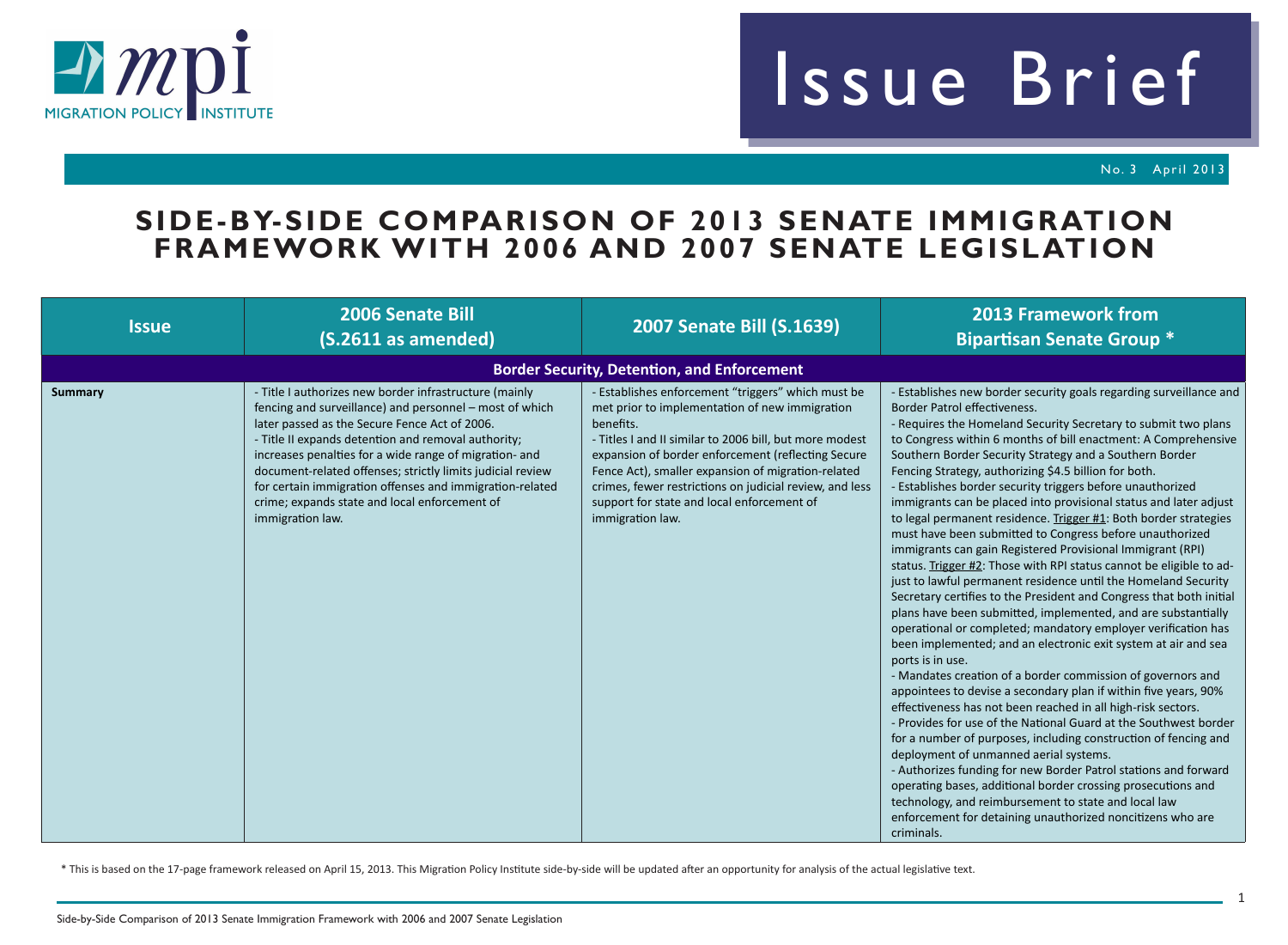

| New manpower authorization                                        | - Adds 2,500 Port of Entry (POE) inspectors + 12,000<br>Border Patrol agents.               | - Adds 14,000 Border Patrol agents + 500 Customs<br>and Border Protection (CBP) inspectors + 200<br>Immigration and Customs Enforcement (ICE)<br>investigators + 50 US Marshals.<br>- 18,000 Border Patrol agents as trigger for<br>legalization. | - Adds 3,500 additional Customs agents + unspecified number of<br>Border Patrol agents.                                                                                                                                                                                                                                                                                                                                                                                                                                                                                                                                                                                                                                                                                                                                                                                                                                                                                                                                                                                                                                                                                                                                                                                                                                                                                                                                                                                                                 |
|-------------------------------------------------------------------|---------------------------------------------------------------------------------------------|---------------------------------------------------------------------------------------------------------------------------------------------------------------------------------------------------------------------------------------------------|---------------------------------------------------------------------------------------------------------------------------------------------------------------------------------------------------------------------------------------------------------------------------------------------------------------------------------------------------------------------------------------------------------------------------------------------------------------------------------------------------------------------------------------------------------------------------------------------------------------------------------------------------------------------------------------------------------------------------------------------------------------------------------------------------------------------------------------------------------------------------------------------------------------------------------------------------------------------------------------------------------------------------------------------------------------------------------------------------------------------------------------------------------------------------------------------------------------------------------------------------------------------------------------------------------------------------------------------------------------------------------------------------------------------------------------------------------------------------------------------------------|
| <b>Fencing</b>                                                    | - 300 miles of fencing + 500 miles of vehicle barriers.<br>- Triple fencing near San Diego. | - 200 miles of vehicle barriers + 370 miles of fencing<br>as trigger.<br>- Additional double and triple fencing near San Diego.                                                                                                                   | - Establishes a Southern Border Fencing Strategy 6 months after<br>bill enactment and provides \$1.5 billion to identify where<br>fencing, infrastructure, and technology should be deployed.                                                                                                                                                                                                                                                                                                                                                                                                                                                                                                                                                                                                                                                                                                                                                                                                                                                                                                                                                                                                                                                                                                                                                                                                                                                                                                           |
| Ports of entry                                                    | - Authorizes additional POEs.                                                               | - Authorizes additional POEs.                                                                                                                                                                                                                     | - No specific language regarding POEs.                                                                                                                                                                                                                                                                                                                                                                                                                                                                                                                                                                                                                                                                                                                                                                                                                                                                                                                                                                                                                                                                                                                                                                                                                                                                                                                                                                                                                                                                  |
| <b>Requirement for standards</b><br>related to border enforcement | N/A                                                                                         | N/A                                                                                                                                                                                                                                               | Establishes two new border security goals:<br>Phase 1<br>Within 6 months of the bill's enactment, the Homeland Security<br>Secretary is required to submit two border security plans:<br>1) The Comprehensive Southern Border Security Strategy,<br>which establishes a strategy for achieving and maintaining bor-<br>der security. The bill would authorize \$3 billion to implement<br>the strategy and acquire additional surveillance and detection,<br>aircraft, and unmanned aerial systems; and hire additional<br>Border Patrol agents and Customs and Border Protection (CBP)<br>officers at and between ports of entry at the Southwest border.<br>2) The Southern Border Fencing Strategy, which will identify<br>where fencing, infrastructure, and technology should be<br>deployed. The bill would authorize \$1.5 billion to implement<br>the plan.<br>Phase 2<br>Border security goals are considered reached if there is a 90% or<br>higher effectiveness rate for all high-risk border sectors achieved<br>within 5 years of the bill's enactment. If not achieved, a<br>commission consisting of the four border state governors and<br>border security experts appointed by the President and<br>leadership in Congress will be established. The commission will<br>issue a report with recommendations on further deployment of<br>manpower, technology, and resources to achieve 90%<br>effectiveness in high-risk sectors, and \$2 billion will be given for<br>implementation. |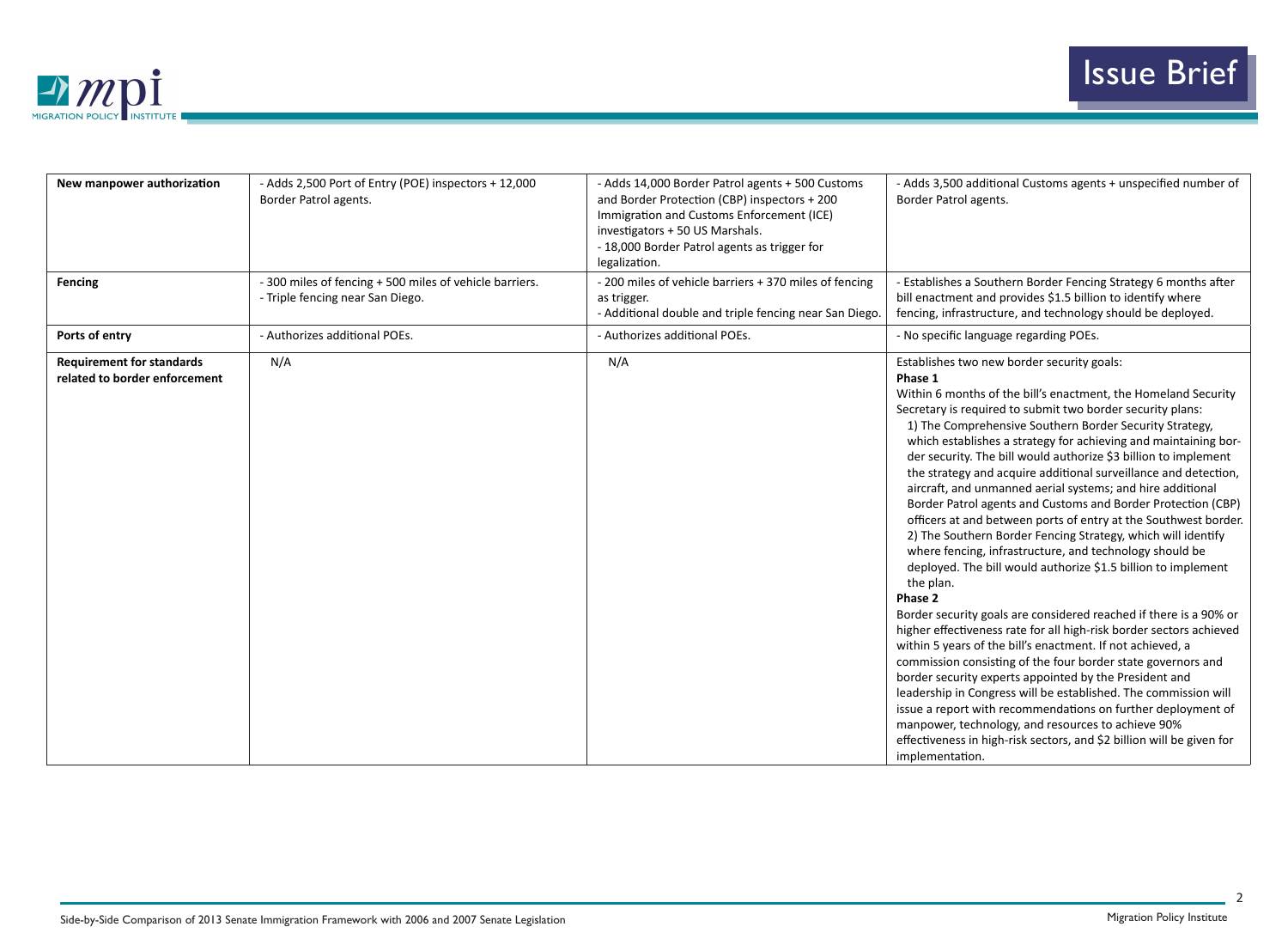

| Other border infrastructure               | - Expands aerial surveillance program; appropriates<br>funding for unmanned aerial vehicles (UAVs).<br>- Expands cameras and "virtual" fence.                                                                                                                                                                                                                                                     | Expands use of UAVs, cameras, virtual fence.                                                                                                                                                                                                                                                                                                  | - Unspecified additional funding for Border Patrol stations and<br>"forward operating bases" to interdict individuals immediately<br>post-unlawful entry and provide operational support in rural,<br>high-trafficked areas.<br>- Acquisition of additional fixed, mobile, and agent portable<br>surveillance systems; unmanned aerial systems and fixed-wing<br>aircraft.<br>- Construction of checkpoints along the Southern border to<br>bridge the gap to long-term permanent checkpoints.                      |
|-------------------------------------------|---------------------------------------------------------------------------------------------------------------------------------------------------------------------------------------------------------------------------------------------------------------------------------------------------------------------------------------------------------------------------------------------------|-----------------------------------------------------------------------------------------------------------------------------------------------------------------------------------------------------------------------------------------------------------------------------------------------------------------------------------------------|---------------------------------------------------------------------------------------------------------------------------------------------------------------------------------------------------------------------------------------------------------------------------------------------------------------------------------------------------------------------------------------------------------------------------------------------------------------------------------------------------------------------|
| <b>State and local</b>                    | - Permits grants to local enforcement agencies to combat<br>criminal activities.<br>- Requires DHS to take custody of any unauthorized<br>immigrants under state/local control.<br>- Affirms "inherent authority" of state/local governments<br>to assist in enforcement of criminal immigration laws.<br>- Lists immigration violations in National Crime<br>Information Center (NCIC) database. | - Permits grants to local enforcement agencies to<br>combat criminal activities.<br>- Allows greater federal-state-local cooperation to<br>combat alien smuggling.<br>- Reimbursement for local enforcement under<br>§287(g).<br>- New provisions for transfer of custody.<br>- Expansion of Justice Prisoner and Alien Transfer<br>System.   | - Increases funding for Operation Stonegarden to assist state and<br>local law enforcement to help prevent illegal activity along the<br>border.<br>- Provides funding for radio communications and interoperability<br>between Customs and Border Protection (CBP) and state, local,<br>and tribal law enforcement agencies.<br>- Reauthorizes the State Criminal Alien Assistance Program<br>(SCAAP) to reimburse state and local law enforcement for the<br>cost of detaining criminal unauthorized noncitizens. |
| <b>Arms trafficking</b>                   | N/A                                                                                                                                                                                                                                                                                                                                                                                               | N/A                                                                                                                                                                                                                                                                                                                                           | N/A                                                                                                                                                                                                                                                                                                                                                                                                                                                                                                                 |
| <b>Judicial</b>                           | - Limits judicial review of naturalization denial.                                                                                                                                                                                                                                                                                                                                                | - Limits review of detention to habeas corpus.                                                                                                                                                                                                                                                                                                | - Authorizes and funds border crossing prosecutions and court<br>costs in the Tucson Sector enough to increase prosecutions from<br>70 per day to 210 per day (\$50 million from \$3 billion Border<br>Security Fund).                                                                                                                                                                                                                                                                                              |
| Consultation/international<br>cooperation | - Requires coordination with Mexico to tighten border<br>security.<br>- Cooperation with Mexico on enforcement, circular<br>migration, immigration education, firearms trafficking.                                                                                                                                                                                                               | - Establishes US-Mexico Border Commission to study<br>impact of border enforcement and make<br>recommendations.                                                                                                                                                                                                                               | - Establishes a DHS Border Oversight Task Force made up of<br>community representatives, appointed by the President, to work<br>with DHS.                                                                                                                                                                                                                                                                                                                                                                           |
| Military/<br><b>National Guard</b>        | - Permits governors to call up National Guard for border<br>enforcement.<br>- Authorizes emergency deployment.                                                                                                                                                                                                                                                                                    | N/A                                                                                                                                                                                                                                                                                                                                           | - Authorizes the National Guard to be deployed to the<br>Southwest border to construct fencing; increase ground-based<br>mobile surveillance systems; deploy additional unarmed,<br>unmanned aerial systems and manned aircraft to maintain<br>continuous border surveillance; to deploy radio communications<br>between CBP and state and local law enforcement agencies;<br>construct checkpoints; and assist in other rural, high-trafficked<br>areas as needed.                                                 |
| <b>Detention</b>                          | - Mandatory detention for unauthorized immigrants<br>(other than Mexicans and Cubans) apprehended at<br>border.<br>- Permits indefinite detention of noncitizens under final<br>removal order.<br>- Requires 20,000 more detention beds.                                                                                                                                                          | - Detention bed space capacity must reach 31,500 as<br>trigger for legalization.<br>- End of "catch and release" as trigger for legalization.<br>- Requires 20,000 more detention beds.<br>- Strengthens removal procedures; expands detention<br>during removal proceedings but with limits after 90<br>days.<br>- Expands parole authority. | N/A                                                                                                                                                                                                                                                                                                                                                                                                                                                                                                                 |

3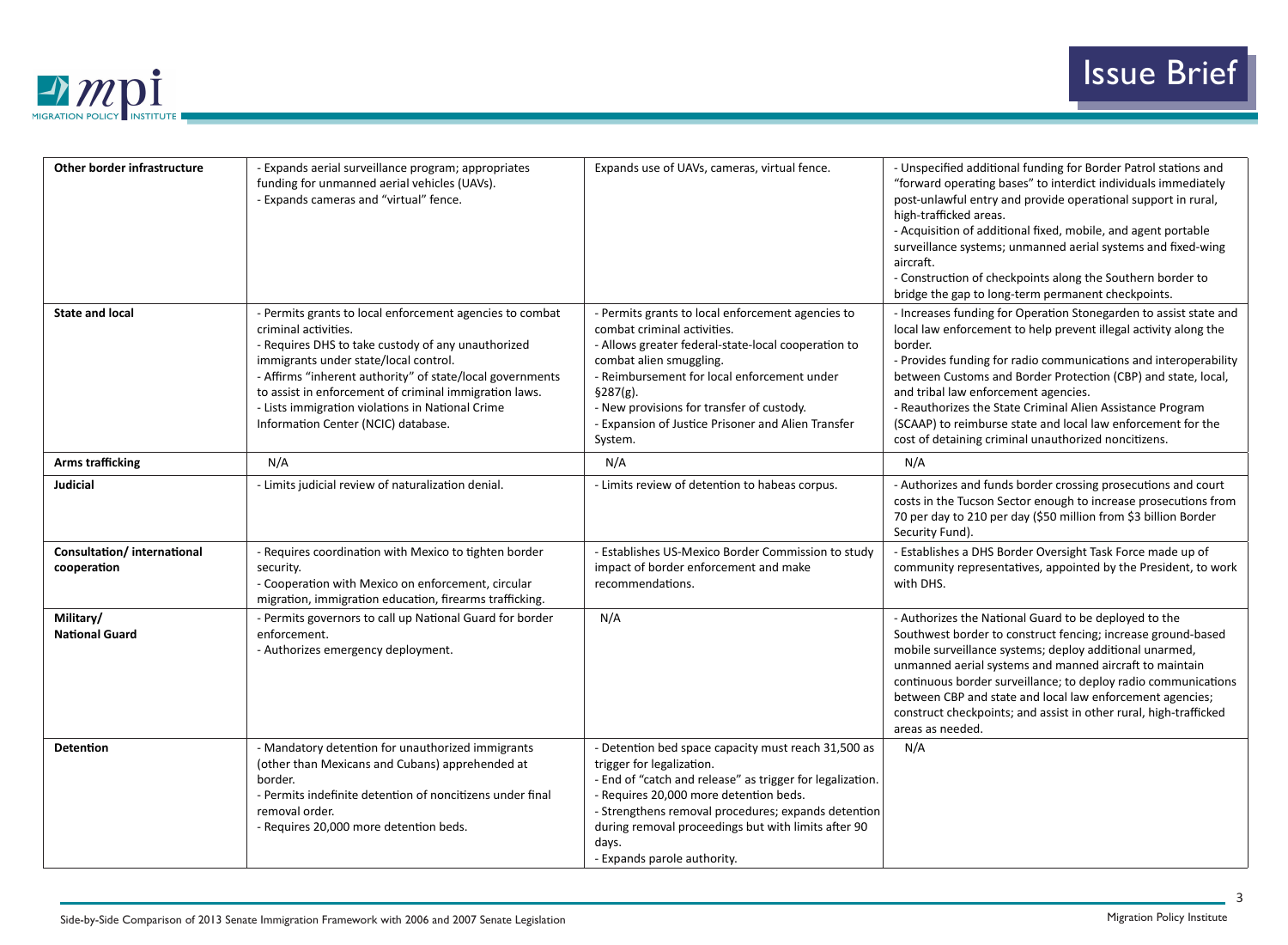

| <b>Interior enforcement</b>        | - Expands definition of aggravated felony; applies<br>retroactively.<br>- Expands expedited removal (other than Mexicans,<br>Canadian, and Cubans) for anyone apprehended within<br>100 miles of border and noncitizens convicted of certain<br>crimes.                                                                                                                                                                              | - Expands definition of aggravated felony; applies<br>prospectively.<br>- Expands voluntary departure; strengthens penalty<br>for failure to comply.<br>- Expands DHS authority to cancel visas.                                                                                                                                                 | N/A                                                                                                                                                                                                                                                                                                                                                                                                                                                                                                                                                                                                                                                 |
|------------------------------------|--------------------------------------------------------------------------------------------------------------------------------------------------------------------------------------------------------------------------------------------------------------------------------------------------------------------------------------------------------------------------------------------------------------------------------------|--------------------------------------------------------------------------------------------------------------------------------------------------------------------------------------------------------------------------------------------------------------------------------------------------------------------------------------------------|-----------------------------------------------------------------------------------------------------------------------------------------------------------------------------------------------------------------------------------------------------------------------------------------------------------------------------------------------------------------------------------------------------------------------------------------------------------------------------------------------------------------------------------------------------------------------------------------------------------------------------------------------------|
| <b>Document security</b>           | - Requires DHS to issue secure, machine-readable,<br>biometric documents.<br>- New biometric entry-exit requirements.                                                                                                                                                                                                                                                                                                                | - New biometric entry-exit requirements; expanded<br>interoperability among biometric databases.                                                                                                                                                                                                                                                 | N/A                                                                                                                                                                                                                                                                                                                                                                                                                                                                                                                                                                                                                                                 |
| <b>New/increased penalties</b>     | - Entry without inspection (EWI)/evasion of<br>enforcement/illegal re-entry.<br>- Tunnel construction.<br>- Gang activities.<br>- Alien smuggling (expanded definition).<br>- Document fraud (expanded definition).                                                                                                                                                                                                                  | - EWI/evasion of enforcement/illegal re-entry.<br>- Alien smuggling (expanded definition).<br>- Gang activities.<br>- Failure to depart.                                                                                                                                                                                                         | N/A                                                                                                                                                                                                                                                                                                                                                                                                                                                                                                                                                                                                                                                 |
|                                    |                                                                                                                                                                                                                                                                                                                                                                                                                                      | <b>Worksite Enforcement</b>                                                                                                                                                                                                                                                                                                                      |                                                                                                                                                                                                                                                                                                                                                                                                                                                                                                                                                                                                                                                     |
| <b>Summary</b>                     | - Requires mandatory participation in electronic employ-<br>ment verification system (EEVS) (new hires only) within<br>18 months.<br>- Default confirmation in some cases until accuracy stan-<br>dards are met.<br>- Combats ID fraud by limiting eligible documents,<br>expands information sharing with Social Security Admin-<br>istration (SSA). - New protections to prevent employer<br>abuse and erroneous nonconfirmations. | - Requires mandatory participation in EEVS (new<br>hires) within 18 months and re-verification of existing<br>workers within 3 years.<br>- Combats ID fraud by more restrictive limits on docu-<br>ments, more extensive information sharing with SSA,<br>and pilot biometric system.<br>- Some worker protections.                              | - Requires mandatory use of E-Verify, phased in over 4 years;<br>expansion of E-Verify photo-sharing tool to include state driver's<br>licenses; creation of new system that enables individuals to<br>"lock" their social security numbers and check their own E-Verify<br>history; expansion of US Citizenship and Immigration Services<br>(USCIS) investigatory authority to check whether social security<br>numbers are being improperly used multiple times.                                                                                                                                                                                  |
| <b>Timeline for mandatory EEVS</b> | - Targeted participation beginning 60 days after enact-<br>ment.<br>- All employers must participate within 18 months of<br>enactment (new hires only).<br>- Default confirmation if DHS cannot meet timelines until<br>system is 99% accurate.                                                                                                                                                                                      | - Targeted participation beginning 30 days after enact-<br>ment.<br>- Critical infrastructure employers must participate<br>within 6 months.<br>- All employers must participate within 18 months<br>(new hires only).<br>- Re-verification of all workers within 3 years.<br>- Use of EEVS and secure documents as trigger for<br>legalization. | - All employers will be required to use E-Verify (including ag<br>employers):<br>• Employers w/ more than 5,000 employees will be phased in<br>within 2 years.<br>• Employers with more than 500 employees will be phased in<br>within 3 years.<br>• All employers, including agricultural employers, will be<br>phased in within 4 years.<br>- Except for immigrants who are eligible for the DREAM Act and<br>agricultural legalization, no immigrant in RPI status shall adjust to<br>permanent residence until Homeland Security Secretary submits<br>written certification of implementation of a mandatory<br>employment verification system. |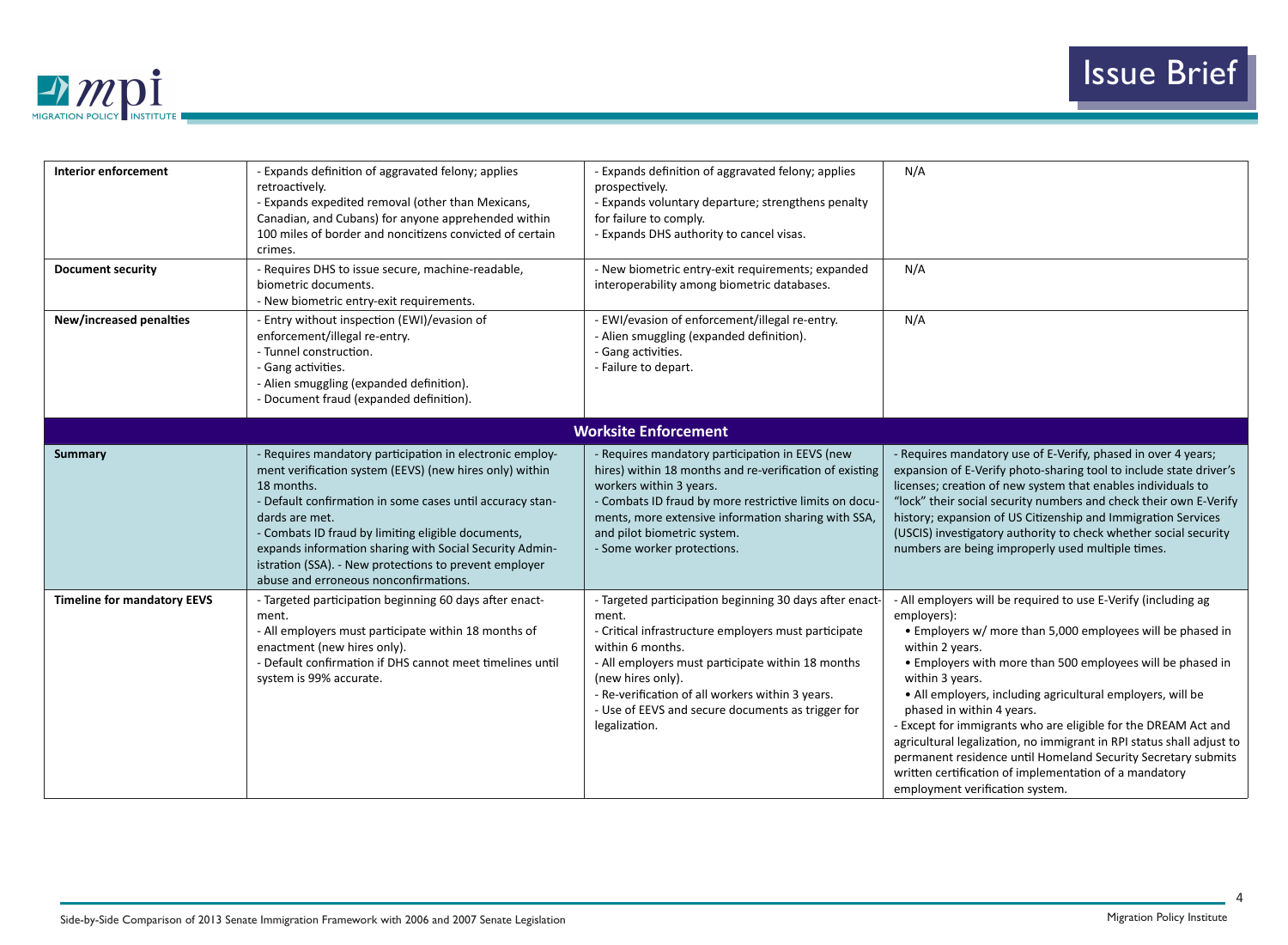

| <b>Anti-discrimination protections</b> | - No adverse action from tentative nonconfirmation<br>(TNC); \$20,000 penalty for employers taking adverse ac-<br>tion against worker subject to TNC.<br>- Justice Department Office of Special Counsel enforces<br>worker protections.<br>- Expands class of immigrants protected from employ-<br>ment discrimination. | - No adverse action from TNC; \$10,000 penalty.<br>- DHS enforces worker protections.                                                                                                                                                           | N/A                                                                                                                                                                                                                                                                                                                                                                                                                                                                                                                                                                                                                                                                                                                                                                                                                                                                                                                                                                                                                                                                                                                                                                                                                                                       |
|----------------------------------------|-------------------------------------------------------------------------------------------------------------------------------------------------------------------------------------------------------------------------------------------------------------------------------------------------------------------------|-------------------------------------------------------------------------------------------------------------------------------------------------------------------------------------------------------------------------------------------------|-----------------------------------------------------------------------------------------------------------------------------------------------------------------------------------------------------------------------------------------------------------------------------------------------------------------------------------------------------------------------------------------------------------------------------------------------------------------------------------------------------------------------------------------------------------------------------------------------------------------------------------------------------------------------------------------------------------------------------------------------------------------------------------------------------------------------------------------------------------------------------------------------------------------------------------------------------------------------------------------------------------------------------------------------------------------------------------------------------------------------------------------------------------------------------------------------------------------------------------------------------------|
| Due process                            | - Administrative review (60 days) and judicial review (60<br>days) following dismissal after nonconfirmation.<br>- Compensation for lost wages and attorney fees in case<br>of government error.                                                                                                                        | - Administration review of final nonconfirmation (15<br>days).<br>- DHS may stay nonconfirmation pending review.<br>- Judicial review (30 days) following dismissal after<br>nonconfirmation.<br>- No compensation in case of government error. | - Due process requirements are established so that legal workers<br>are not prevented from working due to errors in the system or<br>because of employer negligence or misconduct.                                                                                                                                                                                                                                                                                                                                                                                                                                                                                                                                                                                                                                                                                                                                                                                                                                                                                                                                                                                                                                                                        |
| Personnel                              | - 11,000 new ICE agents, 25% devoted to worksite en-<br>forcement.                                                                                                                                                                                                                                                      | - 4,500 DHS agents dedicated primarily to worksite<br>enforcement.                                                                                                                                                                              | N/A                                                                                                                                                                                                                                                                                                                                                                                                                                                                                                                                                                                                                                                                                                                                                                                                                                                                                                                                                                                                                                                                                                                                                                                                                                                       |
| Identity and eligibility documents     | - Passport or REAL ID license for US citizens.<br>- Green card for legal permanent residents (LPRs).<br>- Employment authorization document (EAD) for other<br>noncitizens.                                                                                                                                             | - Passport, green card, or other DHS document.<br>- REAL ID plus Social Security card.<br>- DHS Secretary may require workers to obtain new<br>Social Security card.<br>- SSA must issue hardened SSA cards within 2 years.                     | - Every noncitizen will be required to show a "biometric work<br>authorization card" or "biometric green card."<br>• The photographs on these documents will be stored in<br>E-Verify, and employers will have to certify that the photo on<br>the document presented by the employee matches the photo<br>in the system.<br>- US citizens may submit one of two documents:<br>• A passport, with passport photos stored in E-Verify and<br>employers having to certify that the passport photo presented<br>matches the photo in the system.<br>• A driver's license - so long as the citizen's state has agreed<br>to submit photos to E-Verify. (The bill provides for \$250 million<br>to establish a grant program to reimburse states for costs.)<br>- For those individuals whose identities may not be verified using<br>the photo tool, the Homeland Security Secretary shall develop<br>"specific and effective additional security measures" that shall (1)<br>be kept up to date w/ technological advances; and (2) provide a<br>means of identity authentication - using information maintained<br>by DHS and the Social Security Administration - that may include<br>review of identity documents or background screening<br>verification. |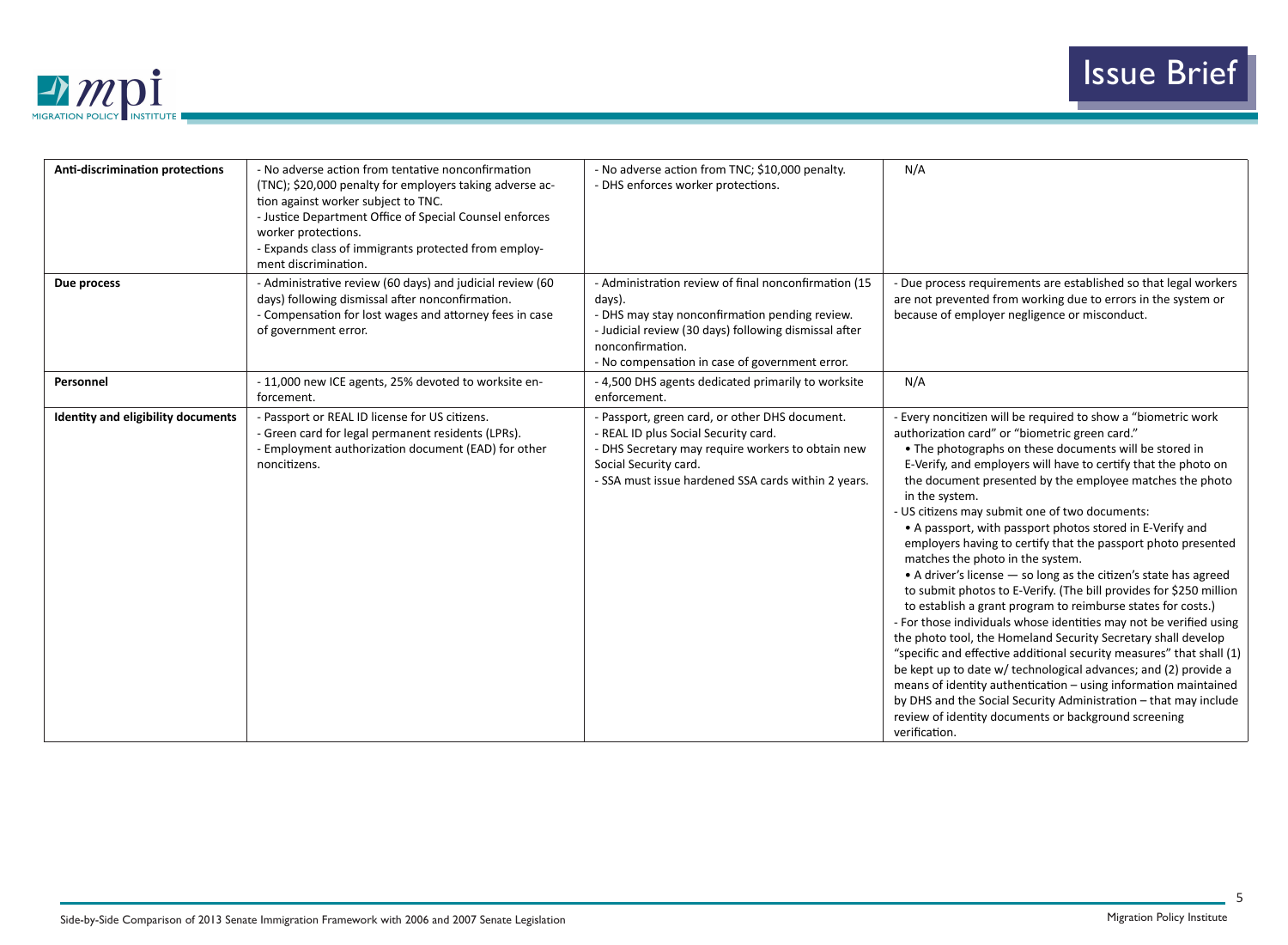

| <b>Penalties for employing</b><br>unauthorized immigrant | - Civil penalties: \$500 - \$20,000.<br>- Record-keeping: \$200 - \$6,000.<br>- Pattern and practice: \$20,000 and/or 3-year prison<br>sentence.<br>- Loss of government contracts.         | - Civil penalties: \$500 - \$75,000.<br>- Record-keeping: \$1,000 - \$15,000.<br>- Pattern and practice: \$75,000 and/or 6-month<br>prison sentence.<br>- Loss of government contracts.<br>- DHS may file liens to collect. | N/A                                                                                                                                                                                                                                                                                                                                                                                                                        |
|----------------------------------------------------------|---------------------------------------------------------------------------------------------------------------------------------------------------------------------------------------------|-----------------------------------------------------------------------------------------------------------------------------------------------------------------------------------------------------------------------------|----------------------------------------------------------------------------------------------------------------------------------------------------------------------------------------------------------------------------------------------------------------------------------------------------------------------------------------------------------------------------------------------------------------------------|
| <b>Privacy protections</b>                               | - Prohibits collection (misdemeanor) and use (felony) of<br>data for other purposes.<br>- Requires procedure for SSN blocking.                                                              | - Prohibits use of data for other purposes.<br>- Civil penalties up to \$50,000 for unauthorized use or<br>disclosure.                                                                                                      | - USCIS will create a system that allows employees to "lock" their<br>Social Security number in the E-Verify system so that it cannot be<br>used by another individual.                                                                                                                                                                                                                                                    |
| Self-verification                                        | - Workers may check and correct system records.                                                                                                                                             | N/A                                                                                                                                                                                                                         | - USCIS will develop a system that will allow employees to check<br>their own E-Verify history, and thereby know if their social secu-<br>rity numbers are being improperly used.                                                                                                                                                                                                                                          |
| <b>Enhanced verification</b>                             | N/A                                                                                                                                                                                         | - Voluntary program to allow employers to collect and<br>verify workers' fingerprint data for identity<br>authentication.                                                                                                   | N/A                                                                                                                                                                                                                                                                                                                                                                                                                        |
| <b>Accuracy standards</b>                                | - Annual Government Accountability Office (GAO) report<br>on accuracy, integrity, and impact of system; certification<br>of accuracy rates prior to elimination of default<br>confirmation. | N/A                                                                                                                                                                                                                         | N/A                                                                                                                                                                                                                                                                                                                                                                                                                        |
| <b>Information sharing</b>                               | - SSA provides DHS with information about likely cases of<br>identity fraud, subject to 6103 tax code privacy protec-<br>tions. Information sharing sunsets after 3 years.                  | - SSA provides DHS with all records, not subject to<br>6103 protections. No penalties for unauthorized<br>disclosures.                                                                                                      | - USCIS can run scans to determine if a Social Security number is<br>being used too many times within a short time period or if it is<br>being improperly used in multiple geographic locations. If fraud is<br>detected, USCIS can either launch an investigation or temporarily<br>lock the Social Security number. If no fraud is found, the number<br>will be unlocked. If it is found, the perpetrator can be caught. |
| Preemption                                               | - Existing preemption of state/local employment verifica-<br>tion laws.                                                                                                                     | - Existing preemption of state/local employment veri-<br>fication laws.                                                                                                                                                     | N/A                                                                                                                                                                                                                                                                                                                                                                                                                        |
| Labor protections                                        | N/A                                                                                                                                                                                         | N/A                                                                                                                                                                                                                         | N/A                                                                                                                                                                                                                                                                                                                                                                                                                        |
| <b>SSA no-match</b>                                      | N/A                                                                                                                                                                                         | - DHS and SSA authorized to develop regulations re-<br>quiring response to SSA no-match letter.                                                                                                                             | N/A                                                                                                                                                                                                                                                                                                                                                                                                                        |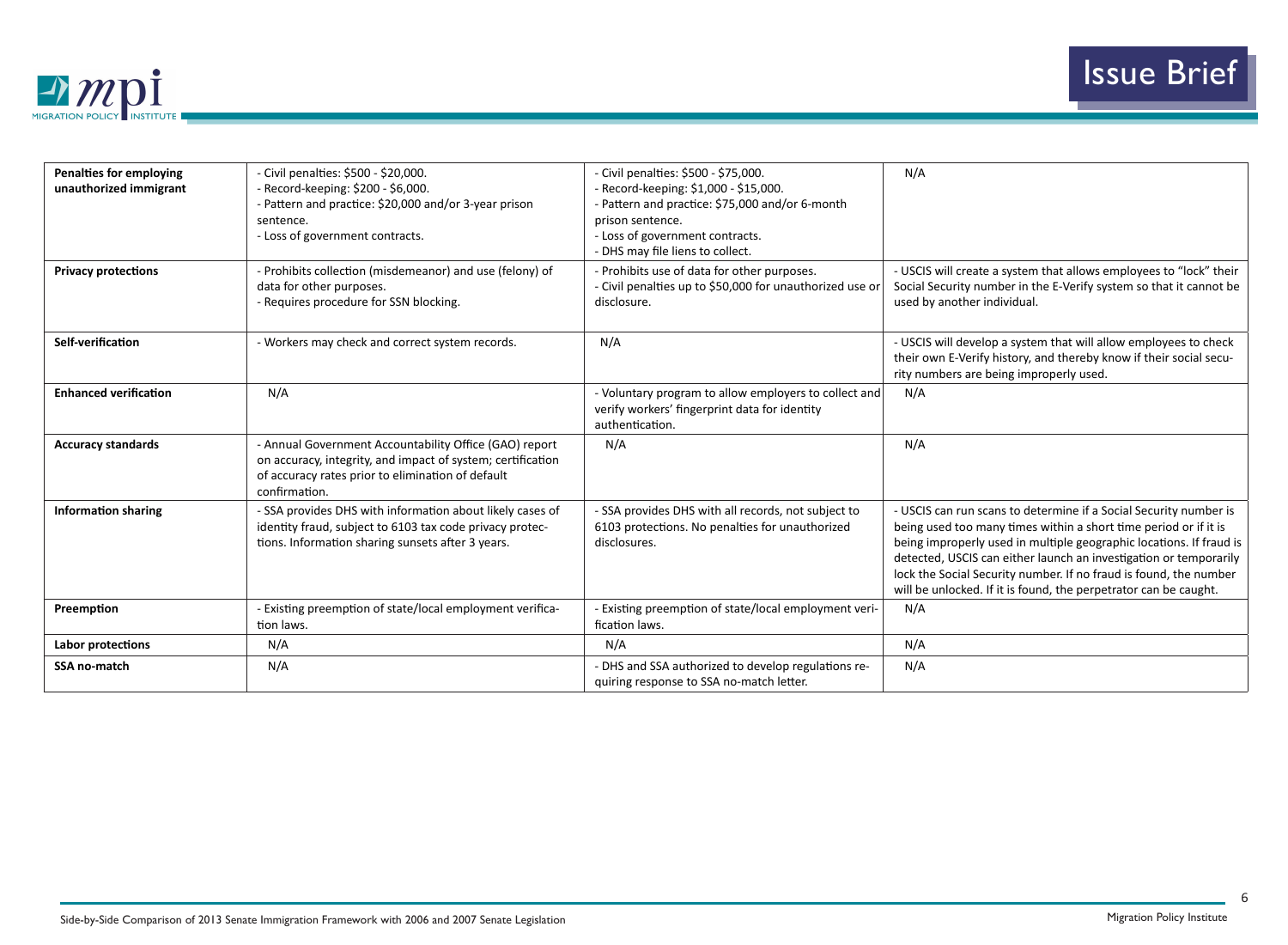

| <b>Visa Reforms</b>                   |                                                                                                                                                                                                                                                                               |                                                                                                                                                                                                                                                                                                                                                                     |                                                                                                                                                                                                                                                                                                                                                                                                                                                                                                                                                                                                                                                                                                                                                                                                                                                                                                                                                                                                |
|---------------------------------------|-------------------------------------------------------------------------------------------------------------------------------------------------------------------------------------------------------------------------------------------------------------------------------|---------------------------------------------------------------------------------------------------------------------------------------------------------------------------------------------------------------------------------------------------------------------------------------------------------------------------------------------------------------------|------------------------------------------------------------------------------------------------------------------------------------------------------------------------------------------------------------------------------------------------------------------------------------------------------------------------------------------------------------------------------------------------------------------------------------------------------------------------------------------------------------------------------------------------------------------------------------------------------------------------------------------------------------------------------------------------------------------------------------------------------------------------------------------------------------------------------------------------------------------------------------------------------------------------------------------------------------------------------------------------|
| <b>Summary</b>                        | - Short-term visa surge for backlog reduction.<br>- Expansion of family- and employment-based visas.<br>- Exempts citizens' families from quotas.<br>- New low-skilled green card (87,000).<br>- New low-skilled conditional visa (200,000).<br>- Expands high-skilled visas. | - Short-term visa surge for backlog reduction.<br>- Expands employment-based visas.<br>- Eliminates most existing family- and employment-<br>based categories; creates merit-based point system.<br>- New low-skilled green card (10,000).<br>- New low-skilled temporary visa (200,000).<br>- Expands H-2B program (renamed Y-2).<br>- Expands high-skilled visas. | - Reduces existing family- and employment-based backlogs of<br>more than 4.4 million beneficiaries in line awaiting green cards.<br>- Streamlines numerical limit preference categories for<br>family- and employment-based immigration.<br>- Eliminates diversity visa program.<br>- Creates new startup visa for entrepreneurs.<br>- Creates new merit-based visa program that will award points<br>to individuals based on education, employment, length of U.S.<br>residence, and other considerations.<br>• Under one component of the program, 120,000 visas<br>available each year based on merit (number would increase by<br>5% if demand exceeds supply in any year where<br>unemployment is under 8.5%). Maximum cap is 250,000 visas.<br>• Under a second component of the program, visas would be<br>available for long-term foreign workers who have been lawfully<br>present in the United States for not less than 10 years,<br>including RPIs. There would be no numeric cap. |
| <b>Reduction of existing backlogs</b> | - Permits recapture of unused family and employment-<br>based visas from 2001-2005.<br>- Sets 450,000 employment-based visa quota for 10<br>years.<br>- Raises per-country limits.                                                                                            | - Sets 440,000 family-based visa quota until backlogs<br>eliminated.<br>- Sets 90,000 employment-based visa quota until<br>backlogs ended.<br>- Raises per-country limits.                                                                                                                                                                                          | - For those with visas pending as of bill enactment date,<br>allocates visas over FY 2015-2021 as follows:<br>• One-seventh (over each of the 7 years) of the employment-<br>based visas pending.<br>• For pending family-based visas, the Homeland Security<br>Secretary shall follow a specific formula for visa allocation.<br>- No immigrants in RPI status may apply for green cards until all<br>people waiting for family- and employment-based green cards as<br>the date of enactment have been dealt with.                                                                                                                                                                                                                                                                                                                                                                                                                                                                           |
| <b>Future flow - family</b>           | - Spouses and children of LPRs treated as non-quota<br>immediate relatives.<br>- Changes preference categories.                                                                                                                                                               | - Eliminates existing family preference categories<br>except<br>for spouses and children of LPRs. (87,000 visas) and<br>parents of adult US citizens (40,000 visas).                                                                                                                                                                                                | - New system will contain just 2 family preference categories:<br>. Unmarried adult children of US citizens and LPRs.<br>• Mmarried adult children of US citizens who file before age<br>31.<br>- Elimination of cap for spouses and minor unmarried children of<br>LPRs.<br>- Elimination of the 4th preference category (siblings of US<br>citizens) 18 months after date of enactment.<br>- Expansion of the V visa category to provide temporary legal<br>status to some noncitizens with pending green card petitions.                                                                                                                                                                                                                                                                                                                                                                                                                                                                    |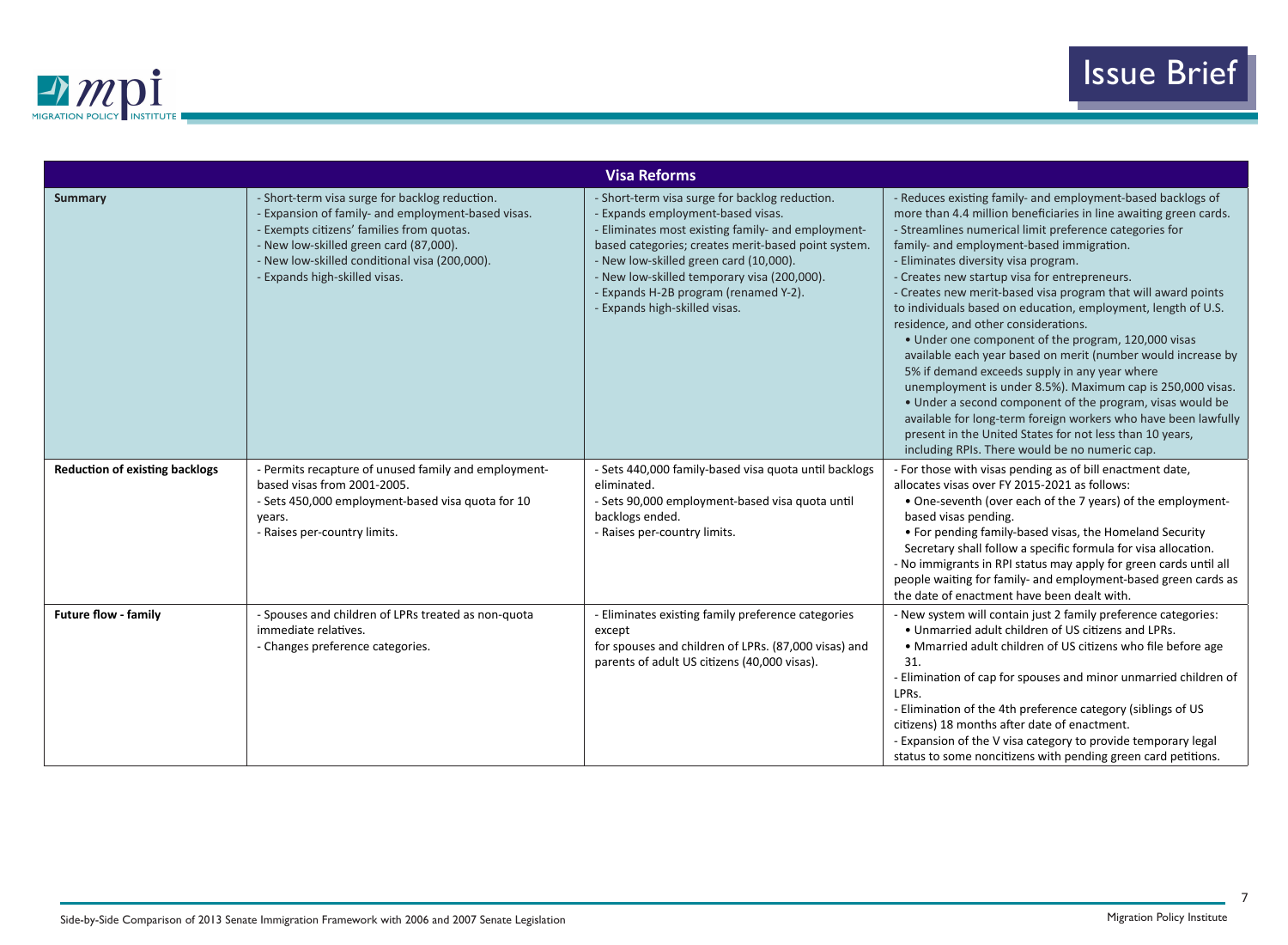

| Future flow - employment-based<br>green cards                                 | - 290,000 visas.<br>- New low-skilled EB visa.<br>- Exemptions for shortage occupations.<br>- Exemptions for STEM degrees.                                                                                | - 380,000 visas.<br>- Eliminates existing system; establishes merit-based<br>point system favoring highly skilled + 10,000 visas to<br>legalize<br>immigrants.                                                                                                                                                               | - Elimination of green card cap for derivative beneficiaries<br>(spouses/minor children) of employment-based immigrants.<br>- No caps for foreign nationals of extraordinary ability,<br>outstanding professors and researchers, multinational executives<br>and managers; doctoral degree holders in any field; and certain<br>physicians.<br>- 40% of worldwide employment visas allocated to:<br>• Members of professions holding advanced degrees or<br>equivalent whose services are sought in sciences, arts,<br>professions, or business.<br>. Noncitizens who have a US master's degree or higher in a<br>STEM field and employment offer in a related field + qualifying<br>degree was earned in 5 years immediately before petition filed.<br>- 40% of worldwide level of employment visas reserved for skilled<br>workers and other professionals.<br>- 10% for special immigrants (Afghan translators, religious<br>workers, etc.).<br>- 10% for employment creation (EB-5).<br>- Creation of startup visa for foreign entrepreneurs who seek to<br>immigration to U.S. to start own companies. |
|-------------------------------------------------------------------------------|-----------------------------------------------------------------------------------------------------------------------------------------------------------------------------------------------------------|------------------------------------------------------------------------------------------------------------------------------------------------------------------------------------------------------------------------------------------------------------------------------------------------------------------------------|-------------------------------------------------------------------------------------------------------------------------------------------------------------------------------------------------------------------------------------------------------------------------------------------------------------------------------------------------------------------------------------------------------------------------------------------------------------------------------------------------------------------------------------------------------------------------------------------------------------------------------------------------------------------------------------------------------------------------------------------------------------------------------------------------------------------------------------------------------------------------------------------------------------------------------------------------------------------------------------------------------------------------------------------------------------------------------------------------------------|
| Future flow - employment-based<br>nonimmigrants and conditional<br>immigrants | - H-2C conditional visas:<br>• 200,000 visas.<br>• No visas if unemployment > 9%.<br>• 3-year visa; may be renewed once; dual intent per-<br>mitted + self-petition after 4 years.<br>• Visa portability. | - Y-1 nonimmigrant visas:<br>• 200,000 visas.<br>• No visas if unemployment > 7%.<br>• 2-year visa; may be renewed twice with one year<br>intervening; no dual intent.<br>- Y-2 nonimmigrant visas:<br>• 100,000 visas with market escalator.<br>• 10-month visa; renewable after 2 months inter-<br>vening; no dual intent. | -W visa for jobs requiring less than bachelor's degree with initial<br>duration of 3 years, renewable, with option to apply for<br>permanent residence through merit-based system. Other W visa<br>criteria:<br>• Caps visas at 20,000 in first year, increasing to up to 200,000<br>visas over time based on statistical formula and bureau recom-<br>mendations, with possibility of additional visas for shortage oc-<br>cupations and workers with high wages; prioritizes applications<br>in shortage occupations and for small businesses.<br>• Allows 60-day job-search period for workers to move be-<br>tween registered employers/positions.<br>• Makes dependents of W visa holders eligible for work autho-<br>rization.<br>• Prohibits W approvals where local unemployment > 8.5% un-<br>less position is on shortage list or higher-wage occupation.<br>• Debars employers who commit certain labor violations for up<br>to 3 years, or permanently for trafficking-related violations.                                                                                                      |
| Future flow - other                                                           | - Reduces diversity visa to 18,333; allocates 36,667 to<br>noncitizens with advanced degrees.                                                                                                             | - Eliminates diversity visa.                                                                                                                                                                                                                                                                                                 | - Elimination of the diversity visa program and its 55,000 visas<br>after FY 2014.                                                                                                                                                                                                                                                                                                                                                                                                                                                                                                                                                                                                                                                                                                                                                                                                                                                                                                                                                                                                                          |
| Other relief                                                                  | - Relief for widows and orphans.<br>- Extension of Haitian Refugee Immigration Fairness Act<br>(HRIFA) benefits.<br>- Relief for victims of Hurricane Katrina.                                            | N/A                                                                                                                                                                                                                                                                                                                          | N/A                                                                                                                                                                                                                                                                                                                                                                                                                                                                                                                                                                                                                                                                                                                                                                                                                                                                                                                                                                                                                                                                                                         |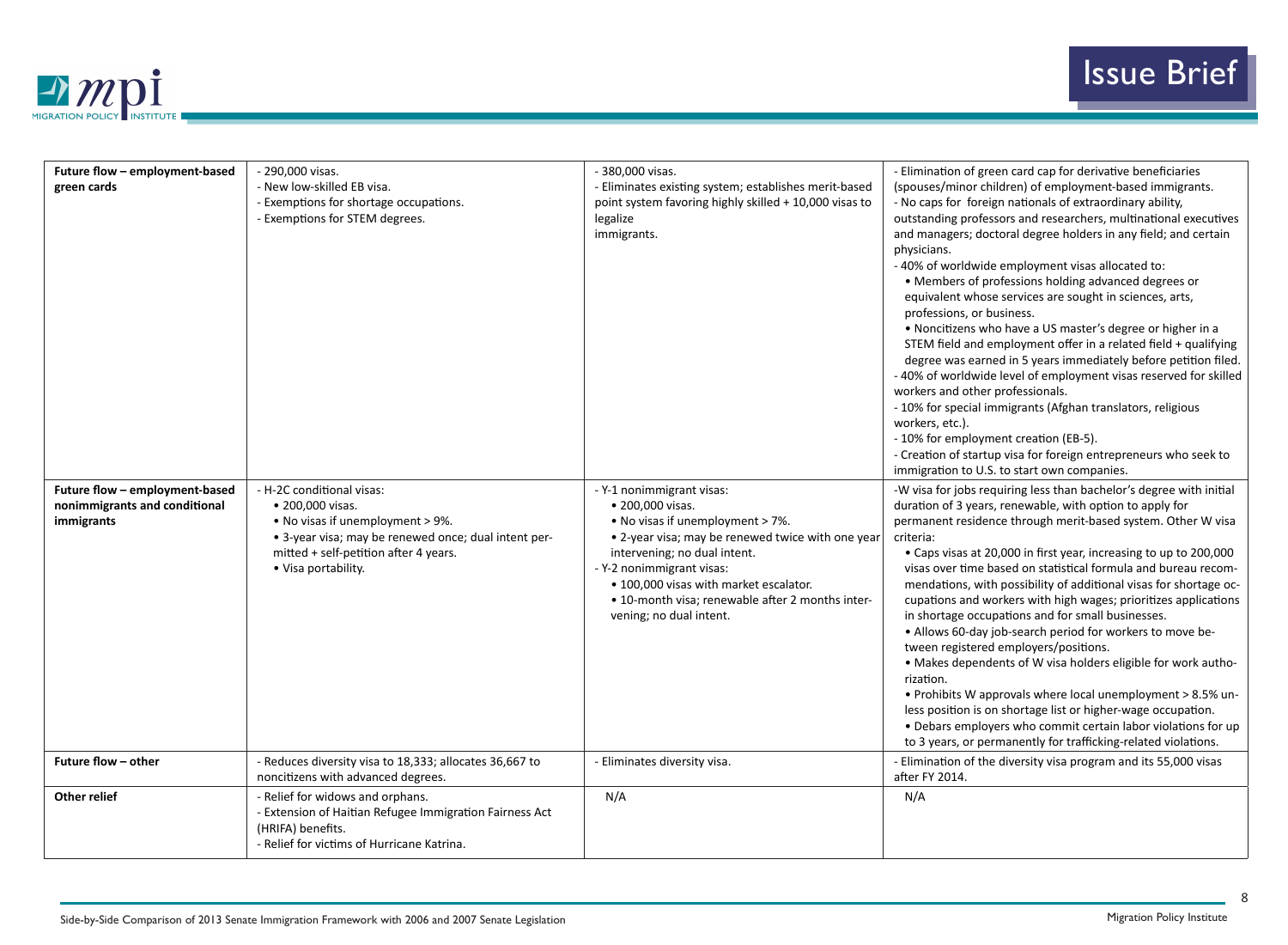

| <b>Adjustment of status for</b><br>provisional immigrants<br><b>Adjustment of status for</b> | N/A<br>N/A                                                                                                                                                                                                                                                                                                                                                                                                                                                                                                                                | N/A<br>N/A                                                                                                                                                                                                                                                                                                                                                                                                                                                                                                                                            | - After 10 years, immigrants in RPI status may adjust to LPR<br>status through the merit-based system IF they:<br>• Maintained continuous physical presence.<br>• Paid all taxes owed during the RPI period.<br>• Worked in the United States "regularly."<br>• Demonstrated knowledge of civics and English.<br>• Paid a \$1,000 penalty.<br><b>AND</b><br>• All people currently waiting for family and employment green<br>cards as of bill enactment had their priority date become<br>current.<br>- Individuals granted status through the DREAM Act or the Agri-                                                                                                                                                                                                                                                                                                                                                                                                                                                                                                                                                                                                                                                                                                                                                                                                                                                                                                                                    |
|----------------------------------------------------------------------------------------------|-------------------------------------------------------------------------------------------------------------------------------------------------------------------------------------------------------------------------------------------------------------------------------------------------------------------------------------------------------------------------------------------------------------------------------------------------------------------------------------------------------------------------------------------|-------------------------------------------------------------------------------------------------------------------------------------------------------------------------------------------------------------------------------------------------------------------------------------------------------------------------------------------------------------------------------------------------------------------------------------------------------------------------------------------------------------------------------------------------------|-----------------------------------------------------------------------------------------------------------------------------------------------------------------------------------------------------------------------------------------------------------------------------------------------------------------------------------------------------------------------------------------------------------------------------------------------------------------------------------------------------------------------------------------------------------------------------------------------------------------------------------------------------------------------------------------------------------------------------------------------------------------------------------------------------------------------------------------------------------------------------------------------------------------------------------------------------------------------------------------------------------------------------------------------------------------------------------------------------------------------------------------------------------------------------------------------------------------------------------------------------------------------------------------------------------------------------------------------------------------------------------------------------------------------------------------------------------------------------------------------------------|
| <b>DREAMers and agricultural</b><br>program beneficiaries                                    |                                                                                                                                                                                                                                                                                                                                                                                                                                                                                                                                           |                                                                                                                                                                                                                                                                                                                                                                                                                                                                                                                                                       | cultural Program can get green cards in 5 years, with DREAMers<br>eligible for citizenship immediately after gaining a green card.                                                                                                                                                                                                                                                                                                                                                                                                                                                                                                                                                                                                                                                                                                                                                                                                                                                                                                                                                                                                                                                                                                                                                                                                                                                                                                                                                                        |
|                                                                                              |                                                                                                                                                                                                                                                                                                                                                                                                                                                                                                                                           | <b>Earned Legalization of Unauthorized Immigrants</b>                                                                                                                                                                                                                                                                                                                                                                                                                                                                                                 |                                                                                                                                                                                                                                                                                                                                                                                                                                                                                                                                                                                                                                                                                                                                                                                                                                                                                                                                                                                                                                                                                                                                                                                                                                                                                                                                                                                                                                                                                                           |
| <b>Summary</b>                                                                               | - Two legalization programs for those present > 5 years or<br>> 2 years.<br>- Immediate conditional status followed by earned legal-<br>ization; > 2-year group must re-enter on new visa.<br>- Retrospective and prospective proof of employment<br>required.<br>- Touch-back requirement and limits on adjustment for ><br>2-year group.<br>- Penalties and fees total about \$3,000 - \$7,000.<br>- Restrictions on grounds for exclusion; waivers available.<br>- Learn English; pay back taxes prior to adjustment to LPR<br>status. | - One legalization program; presence since Jan. 1,<br>2007. - Immediate conditional status followed by<br>earned legalization; but no definite path to LPR status<br>(must qualify through points system).<br>- Retrospective and prospective proof of employment<br>required.<br>- Touch-back requirement for all.<br>- Penalties and fees total about \$10,000.<br>- Tighter restrictions on grounds for exclusion; fewer<br>waivers available; mandatory USCIS interview.<br>- Learn English; pay back taxes prior to adjustment to<br>LPR status. | - Cutoff for eligibility for legalization program requires continuous<br>presence since Dec. 31, 2011.<br>- RPI status good for six-year term, renewable if no "deportable"<br>acts committed.<br>- Deported individuals can apply for provisional status from<br>outside US if their spouses or children are US citizens or LPRs.<br>- Provisional status for minimum 10 years for RPIs, 5 years for<br>DREAM-eligible and agricultural workers.<br>- Provisional status must be renewed after 6 years.<br>- No definite path to LPR status (must qualify for new<br>merit-based visa) unless DREAM-eligible or agricultural worker.<br>- No touchback requirement.<br>- Prospective employment only.<br>- Restrictions on grounds for exclusion; details on waivers not yet<br>available.<br>- Learn English and civics, pay taxes prior to adjustment to LPR<br>status.<br>- Backlog in family and employment visas must be cleared before<br>RPIs can adjust to LPR status, except DREAM-eligible and<br>agricultural workers.<br>- Border enforcement requirements must be met before<br>adjustment to LPR status (see first section for more on triggers).<br>- Certain deportees can apply to re-enter US with RPI status if:<br>• Were in US before December 31, 2011.<br>• Deported for non-criminal reasons.<br>• Spouse or parent of US citizen or LPR, or DREAM-eligible.<br>- Individuals in RPI status not eligible for "means-tested public<br>benefits" (welfare, food stamps, Medicaid). |

9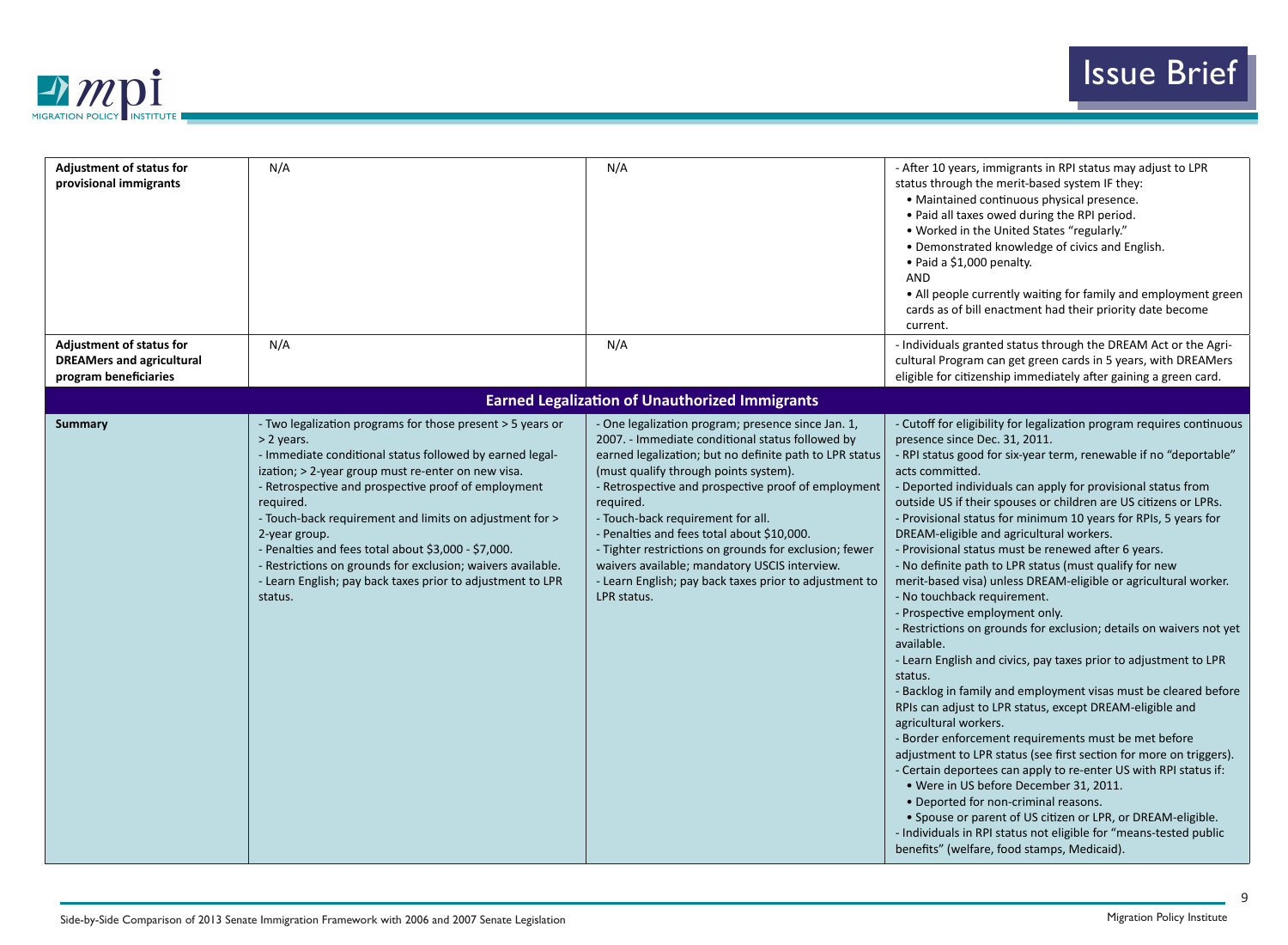

|                                                  |                                                                                                                                                                                                               | <b>Requirements for Provisional Immigrant Status</b>                                                                                                                                                                   |                                                                                                                                                                                                                                                                                   |
|--------------------------------------------------|---------------------------------------------------------------------------------------------------------------------------------------------------------------------------------------------------------------|------------------------------------------------------------------------------------------------------------------------------------------------------------------------------------------------------------------------|-----------------------------------------------------------------------------------------------------------------------------------------------------------------------------------------------------------------------------------------------------------------------------------|
| <b>General qualification for</b><br>registration | - Continuous presence for 5 years (earned legalization, or<br>EL) or 2 years (Deferred Mandatory Departure, or DMD).<br>- Evidence of employment for 3 of 5 years (EL) or con-<br>tinuously since 2004 (DMD). | - Continuous presence since year of enactment.<br>- Evidence of employment for 3 of 5 previous years.                                                                                                                  | - Continuous presence since December 31, 2011.                                                                                                                                                                                                                                    |
| Grounds for exclusion - waiver<br>permitted      | - Most grounds for exclusion do not apply, do not apply if<br>solely related to immigration offenses, or may be waived<br>if removal would result in undue hardship to family<br>member.                      | - DHS Secretary may waive standard grounds for<br>exclusion on basis of undue hardship to noncitizen or<br>immediate family.                                                                                           | <b>TBD</b>                                                                                                                                                                                                                                                                        |
| Grounds for exclusion $-$ no waiver<br>permitted | - Security, criminal, health, polygamy, child abductors.                                                                                                                                                      | - Security, criminal, health, polygamy, child abductors.<br>Also: Unlawful voters, hate crimes, serious crime out-<br>side the US, 1 felony or 3 misdemeanors, aggravated<br>felony, illegal entry after January 2007. | - Convicted of an aggravated felony.<br>- Convicted of a felony.<br>- Convicted of 3 or more misdemeanors.<br>- Convicted of an offense under foreign law.<br>- Unlawfully voted.<br>- Inadmissible for criminal, national security, public health, or<br>other morality grounds. |
| <b>Security clearance</b>                        | - Fingerprints and name check within 90 days.                                                                                                                                                                 | -Fingerprints and name check within 24 hours.<br>-Mandatory interview.                                                                                                                                                 | <b>TBD</b>                                                                                                                                                                                                                                                                        |
| <b>Fees and fines</b>                            | - Earned Legalization: about \$1,200 (family of 2).<br>- DMD: \$2,300 - \$5,300 (family of 2).                                                                                                                | About \$5,000 (family of 2).                                                                                                                                                                                           | - At registration :<br>• \$500 at registration/waived for DREAM Act-eligible popula-<br>tion.<br>• Processing fees.<br>• "Assessed taxes."<br>- At renewal:<br>$•$ \$500.<br>• Processing fees.                                                                                   |
|                                                  |                                                                                                                                                                                                               | <b>Requirements for Adjustment to LPR Status</b>                                                                                                                                                                       |                                                                                                                                                                                                                                                                                   |
| <b>Back taxes</b>                                | - Pay back taxes; no receipt of Earned Income Tax Credit<br>(EITC) or other credit.                                                                                                                           | - Pay back taxes; no EITC or other credit.                                                                                                                                                                             | - Pay taxes during RPI period.                                                                                                                                                                                                                                                    |
| <b>Additional fees and fines</b>                 | $-$ \$2,000 (family of 2).                                                                                                                                                                                    | $-$ \$5,500 (family of 2).                                                                                                                                                                                             | - \$1,000 + processing fee.<br>- \$400 + processing fee for agricultural workers.                                                                                                                                                                                                 |
| <b>Touch back</b>                                | - Touch-back for DMD only; undue hardship waiver for<br>noncitizen/family.                                                                                                                                    | - Touch-back for everyone.                                                                                                                                                                                             | - None required.                                                                                                                                                                                                                                                                  |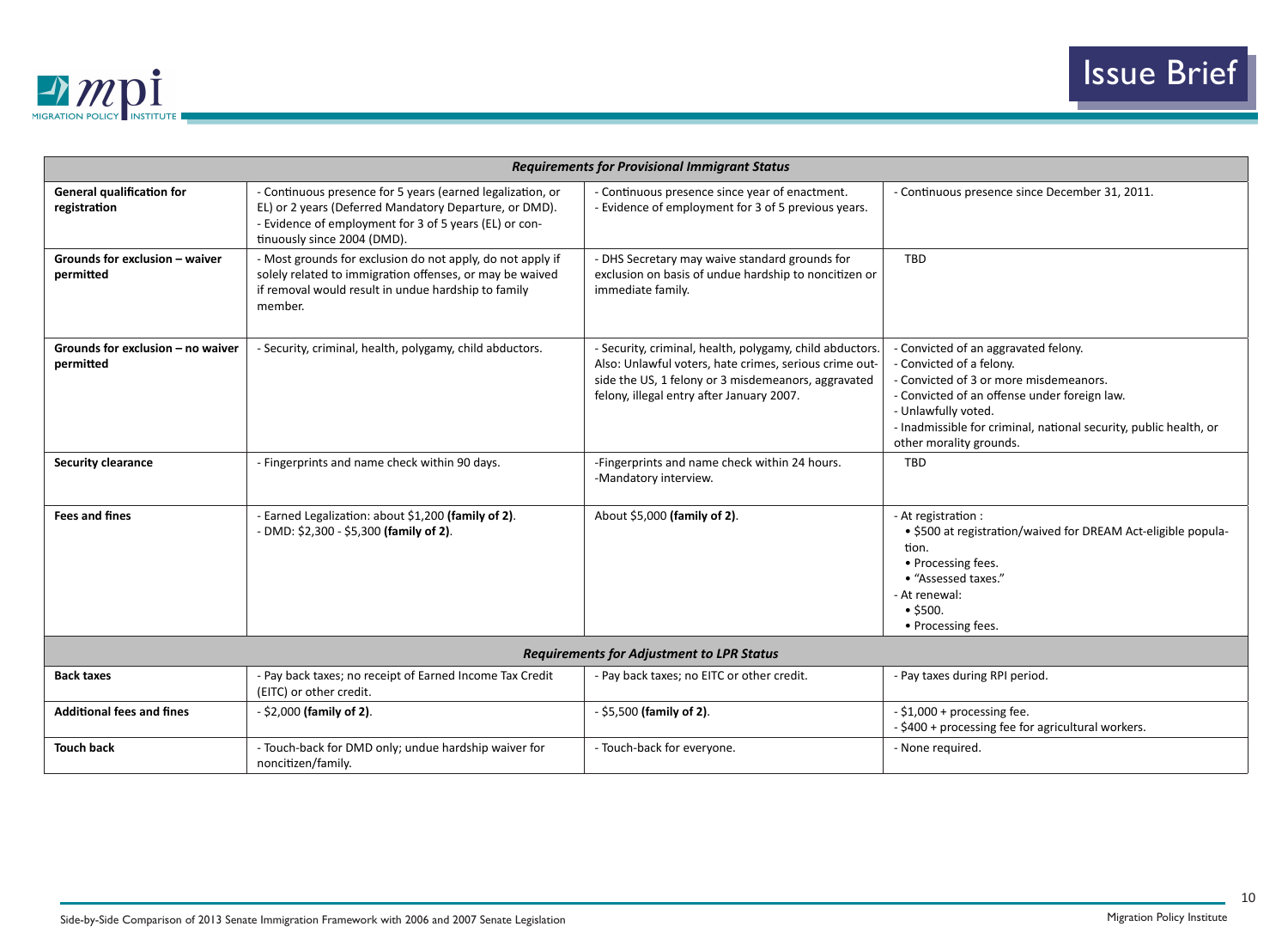

| <b>Work requirements</b>           | - EL: Continuous employment for 6 years; waivers<br>permitted.<br>- DMD: Continuous employment until adjustment;<br>waivers permitted.                                            | - Continuous employment required; limited waivers<br>permitted.                                                                                                                                                                                                                               | - "Continuous physical presence" and work in the US "regularly."                                                                                                                                                                                                                                                                                                                                                                                                                                                                                                                                                                                                                                                                                                                               |
|------------------------------------|-----------------------------------------------------------------------------------------------------------------------------------------------------------------------------------|-----------------------------------------------------------------------------------------------------------------------------------------------------------------------------------------------------------------------------------------------------------------------------------------------|------------------------------------------------------------------------------------------------------------------------------------------------------------------------------------------------------------------------------------------------------------------------------------------------------------------------------------------------------------------------------------------------------------------------------------------------------------------------------------------------------------------------------------------------------------------------------------------------------------------------------------------------------------------------------------------------------------------------------------------------------------------------------------------------|
| <b>English/civics requirements</b> | - Naturalization test; exceptions for disability or over 65.                                                                                                                      | - Naturalization test; exceptions for disability or over<br>65.                                                                                                                                                                                                                               | - "Demonstrate knowledge of civics and English."                                                                                                                                                                                                                                                                                                                                                                                                                                                                                                                                                                                                                                                                                                                                               |
| <b>Back of the line</b>            | - No adjustment until DHS Secretary determines current<br>backlogs cleared.                                                                                                       | - Adjustment of status during 5-year period after pre-<br>2005 backlogs cleared.                                                                                                                                                                                                              | - No adjustment until:<br>• Backlog is cleared.<br>· Individuals spend 10 years in RPI status.                                                                                                                                                                                                                                                                                                                                                                                                                                                                                                                                                                                                                                                                                                 |
| Path to LPR                        | - Non-quotas visas available.                                                                                                                                                     | - May only adjust to LPR on basis of additional peti-<br>tion or through points system.                                                                                                                                                                                                       | - RPIs must use "same merit-based system everyone else must<br>use."                                                                                                                                                                                                                                                                                                                                                                                                                                                                                                                                                                                                                                                                                                                           |
| Confidentiality                    | - Confidentiality except in cases of criminal/security<br>investigation.                                                                                                          | - Confidentiality of legalization applications except if<br>criminal/security investigation or if inadmissible for<br>one of the non-waiver reasons above or fraudulent<br>application.                                                                                                       | <b>TBD</b>                                                                                                                                                                                                                                                                                                                                                                                                                                                                                                                                                                                                                                                                                                                                                                                     |
| <b>AGJOBS</b>                      | Included as subtitle                                                                                                                                                              | Included as subtitle                                                                                                                                                                                                                                                                          | - Must show "substantial prior commitment" to agricultural work<br>in the US to get "Agricultural Card."<br>- 5 years with Agricultural Card before eligible to apply for LPR<br>status; not required to wait until backlog is eliminated. Spouses<br>and minor children receive derivative status.                                                                                                                                                                                                                                                                                                                                                                                                                                                                                            |
| <b>DREAM Act</b>                   | Included as subtitle                                                                                                                                                              | Included as subtitle                                                                                                                                                                                                                                                                          | - To gain DREAM Act status: had to be present in US for 5 years,<br>under the age of 16 when arrived, enrolled in higher education,<br>or having a high school diploma at time of application.<br>- Faster track to LPR status, with 5 years in RPI status; not<br>required to wait until backlog is eliminated; eligible for<br>citizenship immediately after adjustment to LPR status.                                                                                                                                                                                                                                                                                                                                                                                                       |
|                                    |                                                                                                                                                                                   | <b>Strengthening the US Economy and Workforce</b>                                                                                                                                                                                                                                             |                                                                                                                                                                                                                                                                                                                                                                                                                                                                                                                                                                                                                                                                                                                                                                                                |
| <b>Summary</b>                     | - Commission to make nonbinding recommendations on<br>number of H-2C visas.<br>- New electronic job registry.<br>- Expansion of H-1B quotas.<br>- Modest restrictions on L visas. | - Commission to study nonimmigrant visa limits.<br>- New electronic job registry.<br>- Expansion of H-1B quotas + new programs to reduce<br>fraud, favor US workers, and restrict H-1B-dependent<br>firms.<br>- Modest restrictions on L visas + new complaint and<br>enforcement procedures. | - Establishes W nonimmigrant visa for lower-skilled jobs,<br>allowing multi-year employment with option to apply for<br>permanent residence (see section on visa reforms for more<br>details).<br>- Establishes independent statistical agency/bureau to make<br>recommendations to policymakers on numerical limits and all<br>other aspects of employment-based visa system.<br>- Increases H-1B visa limits, permits work authorization for<br>certain spouses, and increases regulatory requirements for H-1B<br>employers.<br>- Introduces substantial new fees and restrictions on employers<br>with large shares of temporary visaholders in workforce.<br>- New online job registry for H-1B positions.<br>- Expanded/modified temporary worker provisions to replace<br>H-2A program. |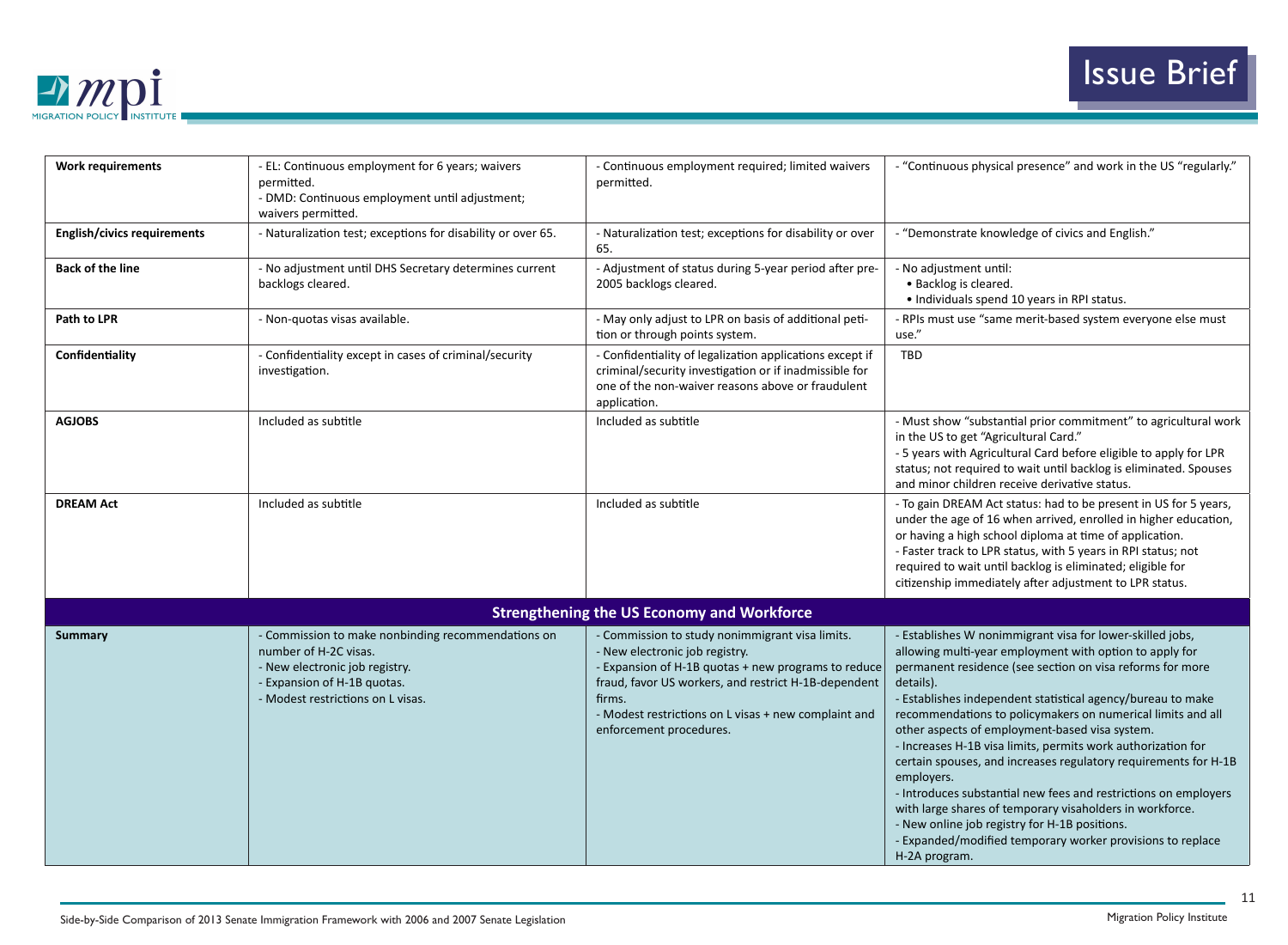

| Future changes to visa system<br><b>Programs for dislocated US</b> | - Establishes a Temporary Guestworker Visa Program Task<br>Force to make recommendations regarding the number<br>of H-2C visas.<br>- Establishes electronic job registry; jobs must be listed       | - Establishes a Standing Commission on Immigration<br>and Labor Markets to study nonimmigrant programs<br>and numerical limits.<br>- Y-2 visa with market-based adjustment mechanism<br>may increase to 200,000/year.<br>- Establishes electronic job registry; jobs must be | - Establishes independent statistical agency/bureau to make<br>recommendations to policymakers on numerical limits for new<br>low-skilled visa, analyze shortage occupations, and make<br>recommendations on all aspects of employment-based system.<br>- Introduces mechanisms to adjust H-1B and W visa numbers<br>annually.<br>- Establishes new online registry for H-1B positions; requires                                                                                                                                                                                                  |
|--------------------------------------------------------------------|-----------------------------------------------------------------------------------------------------------------------------------------------------------------------------------------------------|------------------------------------------------------------------------------------------------------------------------------------------------------------------------------------------------------------------------------------------------------------------------------|---------------------------------------------------------------------------------------------------------------------------------------------------------------------------------------------------------------------------------------------------------------------------------------------------------------------------------------------------------------------------------------------------------------------------------------------------------------------------------------------------------------------------------------------------------------------------------------------------|
| workers                                                            | prior to H-2C recruitment.                                                                                                                                                                          | listed prior to Y-1 or Y-2 recruitment.                                                                                                                                                                                                                                      | online job posting and other recruitment requirements for W-visa<br>registered positions.                                                                                                                                                                                                                                                                                                                                                                                                                                                                                                         |
| Protection for foreign workers                                     | - Regulation of foreign labor contractors.                                                                                                                                                          | - Regulation of foreign labor contractors.                                                                                                                                                                                                                                   | <b>TBD</b>                                                                                                                                                                                                                                                                                                                                                                                                                                                                                                                                                                                        |
| H1-B Visa                                                          | - Increases cap to 115,000 with market-based escalator.<br>- New quota exemptions.                                                                                                                  | - Increases cap to 115,000 with market-based escala-<br>tor.<br>- Positive recruitment requirements.<br>- No more than 50% of employees may be H-1B (firms<br>of 50 or more).<br>- New anti-fraud measures.                                                                  | - Increases cap to 110,000 plus 25,000 for US master's<br>graduates, with formula-based adjustments over time up to<br>maximum 180,000.<br>- Provides 60-day period for workers to change jobs.<br>- Increases wage requirements, establishes requirements to<br>recruit US workers, and increases fraud detection measures and<br>penalties.<br>- Increases fees for employers with large shares of H-1B and L-1<br>holders in workforce and prohibits hiring more than 50% on<br>these visas from FY 2016 onwards.<br>- Provides work authorization for spouses from some sending<br>countries. |
| H-2B Visa                                                          | N/A                                                                                                                                                                                                 | - Replaced by Y-2 visa; see above.                                                                                                                                                                                                                                           | <b>TBD</b>                                                                                                                                                                                                                                                                                                                                                                                                                                                                                                                                                                                        |
| L Visa                                                             | - Authorizes extension of L visa if certification/application<br>pending.<br>- Restrictions on new offices.                                                                                         | - Restrictions on new offices.<br>- New complaint procedures and enforcement mecha-<br>nisms.<br>- Whistleblower protections.                                                                                                                                                | <b>TBD</b>                                                                                                                                                                                                                                                                                                                                                                                                                                                                                                                                                                                        |
| <b>EB-5 Visa</b>                                                   | N/A                                                                                                                                                                                                 | N/A                                                                                                                                                                                                                                                                          | <b>TBD</b>                                                                                                                                                                                                                                                                                                                                                                                                                                                                                                                                                                                        |
| Personnel                                                          | Authorizes 2,000 new DOL inspectors.                                                                                                                                                                | N/A                                                                                                                                                                                                                                                                          | <b>TBD</b>                                                                                                                                                                                                                                                                                                                                                                                                                                                                                                                                                                                        |
|                                                                    |                                                                                                                                                                                                     | <b>Integration of New Americans</b>                                                                                                                                                                                                                                          |                                                                                                                                                                                                                                                                                                                                                                                                                                                                                                                                                                                                   |
| <b>Summary</b>                                                     | - Reforms to immigration court system.<br>- Establishes State Impact Assistance grant program<br>(funded by legalization fees) to fund health and educa-<br>tion services by states and localities. | - Reforms to immigration court system.<br>- Establishes State Impact Assistance grant program<br>(funded by legalization fees) to fund health and edu-<br>cation services by states and localities.                                                                          | - The 2013 Senate framework is virtually silent on immigrant<br>integration initiatives, other than making clear that immigrants<br>in RPI status must have "demonstrated knowledge" of civics and<br>English before being eligible to apply for LPR status.                                                                                                                                                                                                                                                                                                                                      |
| <b>Naturalization process</b>                                      | N/A                                                                                                                                                                                                 | N/A                                                                                                                                                                                                                                                                          | <b>TBD</b>                                                                                                                                                                                                                                                                                                                                                                                                                                                                                                                                                                                        |
| <b>Promoting naturalization</b>                                    | N/A                                                                                                                                                                                                 | N/A                                                                                                                                                                                                                                                                          | <b>TBD</b>                                                                                                                                                                                                                                                                                                                                                                                                                                                                                                                                                                                        |